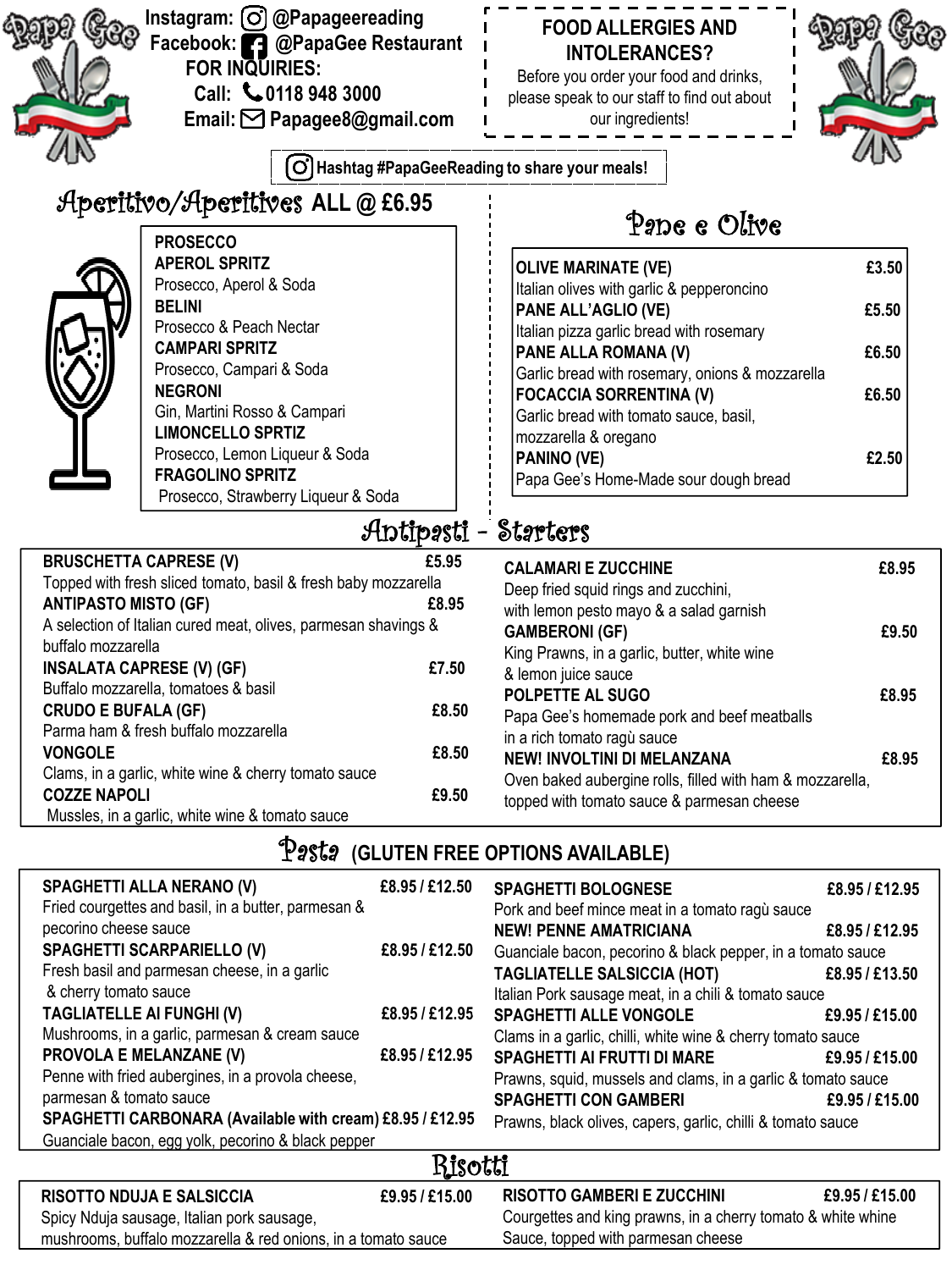





Neapolitan sour dough with a tomato sauce & Fior di late mozzarella base

Our pizza dough is freshly home made daily and left to levitate for 24 hours!

| <b>MARINARA (NO CHEESE) V</b>                       | £7.95  | <b>MELANZANA (V)</b>                                            | £12.50 |
|-----------------------------------------------------|--------|-----------------------------------------------------------------|--------|
| Tomato sauce, garlic and oregano                    |        | Aubergines, provola cheese & parmesan cheese                    |        |
| <b>MARGHERITA (V)</b>                               | £9.50  | <b>VERDURETTA (V)</b>                                           | £12.50 |
| Simply tomato sauce and mozzarella                  |        | Courgettes, peppers & aubergines                                |        |
| BUFALINA (V)                                        | £12.50 | <b>CALZONE</b>                                                  | £12.50 |
| Tomato sauce and Buffalo mozzarella                 |        | Folded pizza with ricotta and cooked ham,                       |        |
| <b>PROSCIUTTO E FUNGHI</b>                          | £12.50 | topped with tomato sauce & mozzarella                           |        |
| Prosciutto cotto ham & mushrooms                    |        | <b>PARMA</b>                                                    | £12.95 |
| <b>DIAVOLA</b>                                      | £12.50 | Parma ham, rocket leaves & parmesan shavings                    |        |
| Spicy Salami & peperoncino flakes                   |        | <b>CALABRESSE (HOT)</b>                                         | £12.95 |
| <b>CAPRICCIOSA</b>                                  | £12.95 | Hot Nduja sausage, chilli, spicy pepperoni & buffalo mozzarella |        |
| Ham, artichokes, mushrooms & olives                 |        | <b>MARADONA</b>                                                 | £12.95 |
| <b>QUATTRO FORMAGGI (V)</b>                         | £12.50 | Roasted peppers, black olives, spicy pepperoni & onions         |        |
| Mozzarella, gorgonzola, smoked provola cheese       |        | <b>LA PUTTANESCA</b>                                            | £12.50 |
| & parmesan cheese (NO TOMATO SAUCE)                 |        | Olives, capers, anchovies, garlic, oregano & chilli             |        |
| <b>SOFIA LOREN</b>                                  | £12.95 | SALSICCIA E FRIARIELLI (NO TOMATO SAUCE)                        | £12.95 |
| Sausage meat, mushrooms, pepperoni, onions & chilli |        | Smoked provola cheese, pork sausage & Friarielli                |        |

#### Extra Toppings

Buffalo Mozzarella **@ £2.50**

Gorgonzola, Provola, Ricotta, Friordilatte, Parma ham, Friarielli, Napoli Sausage, Sweet Salami, Nduja Sausage, Tuna **All @ £2.00** Spicy Pepperoni, Artichokes, Roast Peppers, Aubergine, Courgette, Ham, Black Olives, Mushroom, Rocket, Anchovies **All @ £1.50** Garlic, Capers, Onions, Chilli, Tomato Sauce **All @ £1.00 ----------NEW! Add our famous Pesto mayo dip for £1.00 extra----------**

# Secondi Piatti - Main Courses

| COTOLETTA ALLA NAPOLETANA<br>Breaded pork loin steak topped with tomato sauce & buffalo                              | £18.00 |  |  |  |  |
|----------------------------------------------------------------------------------------------------------------------|--------|--|--|--|--|
| mozzarella, served with spaghetti al pomodorro<br><b>BRANZINO MARE E MONTI</b>                                       | £19.95 |  |  |  |  |
| Sea bass fillet with mushrooms, cherry tomatoes, white wine<br>and garlic, served with potatoes                      |        |  |  |  |  |
| <b>FILETTO AL DOLCELATTE</b>                                                                                         | £24.95 |  |  |  |  |
| Fillet steak stuffed with dolcelatte cheese, in a cream                                                              |        |  |  |  |  |
| & red wine sauce, served with potatoes                                                                               |        |  |  |  |  |
| <b>ZUPPA DI COZZE</b>                                                                                                | £19.95 |  |  |  |  |
| Mussels, king prawns, clams & squid rings, in a white wine,<br>garlic & tomato sauce, served with side chips & bread |        |  |  |  |  |

| <b>SALSICCIA NAPOLI</b>                                            | £16.50 |
|--------------------------------------------------------------------|--------|
| Neapolitan pork sausage cooked with friarielli, garlic &           |        |
| pepperoncino, served with potatoes                                 |        |
| <b>POLLO AL LIMONE</b>                                             | £16.50 |
| Grilled chicken breast in a lemon, garlic & white wine sauce, on a |        |
| bed of rocket leaves, served with potatoes                         |        |
| PESCE SPADA ALLA PIZZAIOLA                                         | £19.50 |
| Sword fish steak cooked with black olives & capers, in a garlic &  |        |
| tomato sauce, served with potatoes                                 |        |
| <b>MEDAGLIONI AL PEPE VERDE</b>                                    | £18.00 |
| Pork loin escalopes with green peppercorn sauce,                   |        |
| served with potatoes                                               |        |

### Contorni - Sides

| <b>RUCOLETTA</b>                                | £4.50 | <b>GARLIC MUSHROOMS</b>                            | £3.95 |
|-------------------------------------------------|-------|----------------------------------------------------|-------|
| Rocket and cherry tomato salad                  |       | <b>PATATINE FRITTE (Potato Fries)</b>              | £3.50 |
| with parmesan cheese shavings                   |       | <b>FRIARIELLI</b>                                  | £4.50 |
| <b>INSALATA MISTA</b>                           | £4.50 | Pan fried Neapolitan wild broccoli tips, in garlic |       |
| Mixed leaves, cherry tomatoes, onions & peppers |       | & pepperoncino                                     |       |
| TOMATO AND ONION SALAD                          | £3.95 | <b>ZUCCHINI FRITTI</b>                             | £3.50 |
|                                                 |       | Courgette fries                                    |       |
|                                                 |       |                                                    |       |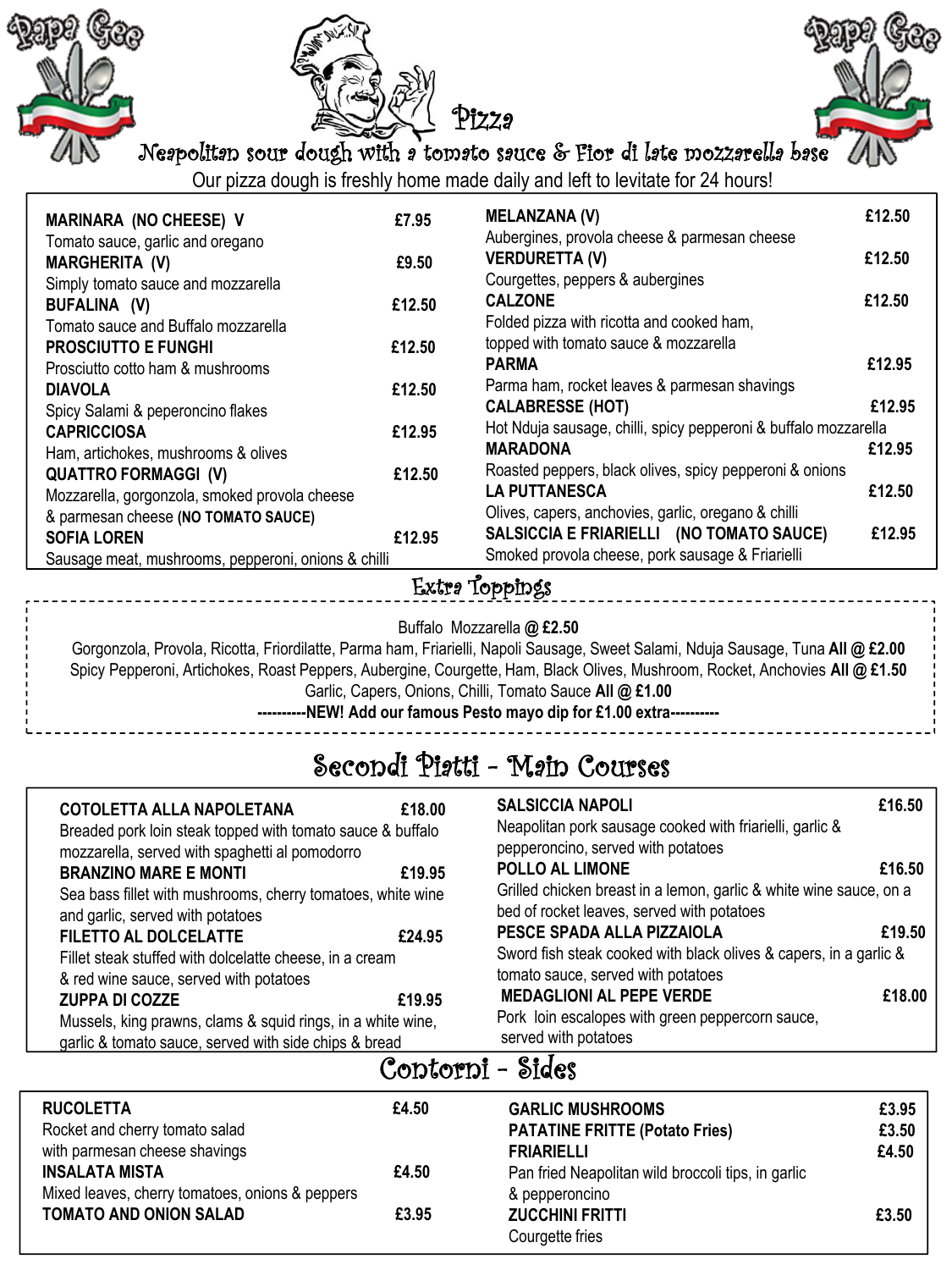



# Drinks

| Ked Wine                                                            |        |               |
|---------------------------------------------------------------------|--------|---------------|
|                                                                     | 175ml  | <b>Bottle</b> |
| <b>HOUSE</b>                                                        | £5.00  | £18.50        |
| A soft, fruity, easy-drinking wine                                  |        |               |
| <b>MONTEPULCIANO</b>                                                | £5.50  | £19.90        |
| Rich and intense ruby red                                           |        |               |
| <b>CHIANTI DOC</b>                                                  | £21.00 |               |
| A well balanced fruity and harmonious wine                          |        |               |
| <b>NERO D'AVOLA</b>                                                 |        | £19.50        |
| Full taste, very intense, and with a good structure                 |        |               |
| <b>VALPOLICELLA CLASSICO</b>                                        |        | £22.00        |
| Full bodied and velvety-smooth tannins                              |        |               |
| <b>BAROLO</b>                                                       |        | £45.00        |
| The king of wines, brick red in colour, austere, robust and intense |        |               |
| concentration                                                       |        |               |
|                                                                     |        |               |

Spirits

|                                                                                         | Red Wine       |                         | White Wine                                                                              |                |                         |
|-----------------------------------------------------------------------------------------|----------------|-------------------------|-----------------------------------------------------------------------------------------|----------------|-------------------------|
| <b>HOUSE</b>                                                                            | 175ml<br>£5.00 | <b>Bottle</b><br>£18.50 | <b>HOUSE</b><br>Fresh, light and medium dry                                             | 175ml<br>£5.00 | <b>Bottle</b><br>£18.50 |
| A soft, fruity, easy-drinking wine<br><b>MONTEPULCIANO</b><br>Rich and intense ruby red | £5.50          | £19.90                  | <b>PINOT GRIGIO</b><br>Fresh and clean with a very fruity bouquet                       | £5.50          | £19.90                  |
| CHIANTI DOC<br>A well balanced fruity and harmonious wine                               |                | £21.00                  | <b>GAVI DI GAVI</b><br>One of the finest Italian wines. Dry yet smooth, with an intense |                | £27.50                  |
| NERO D'AVOLA<br>Full taste, very intense, and with a good structure                     |                | £19.50                  | aroma<br><b>FRASCATI</b>                                                                |                | £19.90                  |
| <b>VALPOLICELLA CLASSICO</b><br>Full bodied and velvety-smooth tannins                  |                | £22.00                  | A fine delicate wine, dry and well balanced<br><b>PINOT GRIGIO ROSE</b>                 | £5.50          | £19.90                  |
| <b>BAROLO</b>                                                                           |                | £45.00                  | Fresh and dry with a clean fruity aroma Sparkling Wine Bottle                           |                |                         |
| The king of wines, brick red in colour, austere, robust and intense                     |                |                         |                                                                                         |                |                         |
| concentration                                                                           |                |                         | <b>PROSECCO</b>                                                                         |                | £25.90                  |
|                                                                                         |                |                         | الممشرين ممشاباه وجروان والمشاهرين ومتروم والمغار                                       |                |                         |

| Italy's favourite dry sparkling wine<br><b>HOUSE CHAMPAGNE</b> | £39.00                                    |
|----------------------------------------------------------------|-------------------------------------------|
| Mixers                                                         | Liqueurs                                  |
|                                                                | Limoncello. Frangelico. Sambuca. Amaretto |

| Gin, Vodka, Rum, Whisky                          |       |                           |  | Limoncello, Frangelico, Sambuca, Amaretto |       |  |  |
|--------------------------------------------------|-------|---------------------------|--|-------------------------------------------|-------|--|--|
| Single (25ml)                                    | £4.00 | Lemonade/Tonic/Soda@£2.00 |  | Single (25ml)                             | £3.50 |  |  |
| Double (50ml)                                    | £6.00 |                           |  | Double (50ml)                             | £5.50 |  |  |
| Soft Drinks                                      |       |                           |  | Beers                                     |       |  |  |
| <b>SANTAL PEACH ICE TEA</b>                      |       | £3.00                     |  | <b>PERONI NASTRO AZZURRO 5.1%</b>         | £4.50 |  |  |
| <b>COCA COLA/DIET COKE 33CL</b>                  |       | £3.00                     |  | <b>MORETTI DRAFT</b>                      | £5.00 |  |  |
| <b>MINERAL WATER 50CL</b>                        |       | £3.00                     |  | <b>GLUTEN-FREE PERONI 5.1%</b>            | £5.00 |  |  |
| S.PELLEGRINO SPARKLING LIMONATA (LEMONADE) £3.00 |       |                           |  |                                           |       |  |  |
| S.PELLEGRINO SPARKLING ARANCIATA(ORANGE)         |       | £3.00                     |  |                                           |       |  |  |
| S.PELLEGRINO SPARKLING ARANCIATA ROSSA           |       | £3.00                     |  |                                           |       |  |  |
| <b>APPLE JUICE/ORANGE JUICE</b>                  |       | £2.50                     |  |                                           |       |  |  |
| Coffee Apd Teg                                   |       |                           |  |                                           |       |  |  |
| <b>ESPRESSO</b>                                  |       | £2.00                     |  | <b>CORRETTO (Espresso with grappa)</b>    | £3.50 |  |  |

| MACCHIATO                           | £2.20 | £4.95<br><b>ITALIAN STYLE CIOCCOLATA CALDA</b>        |
|-------------------------------------|-------|-------------------------------------------------------|
| <b>DOPPIO</b><br>£2.50              |       | Hot chocolate topped with whipped cream and a shot of |
| TEA (PEPPERMINT/GREEN TEA/CAMOMILE) | £2.00 | Amaretto or Baileys                                   |

## Desserts

| <b>RUM BABÀ</b>                                          | £6.50 | <b>AFFOGATO</b>                                                           | £5.95 | TIRAMISU                                                                      | £6.50 |
|----------------------------------------------------------|-------|---------------------------------------------------------------------------|-------|-------------------------------------------------------------------------------|-------|
| Classic Babà soaked in rum, filled with<br>whipped cream |       | Espresso coffee with a scoop of vanilla<br>ice cream - Add Amaretto extra | £2.00 | Our traditional homemade 'Pick me up' dessert<br>GELATO (Price for 3 scoops): |       |
| <b>TORTINO AL CIOCCOLATO</b>                             | £6.50 | <b>CASSATA GELATO</b>                                                     | £6.50 | <b>CHOCCOLATE</b>                                                             | £6.00 |
| Chocolate souffle' served with a scoop of                |       | Traditional wedge shaped slice of vanilla and                             |       | <b>VANILLA</b>                                                                | £6.00 |
| vanilla ice cream                                        |       | pistachio ice cream with candied fruit                                    |       | <b>PISTACCHIO</b>                                                             | £6.50 |
| <b>CANNOLO SICILIANO</b>                                 | £6.50 | <b>ANGIOLETTI FRITTI</b>                                                  | £6.95 | <b>LEMON SORBET</b>                                                           | £6.00 |
| Traditional Sicilian rolled wafer filled with            |       | Sweet fried pizza dough stick with sugar &                                |       | Add Limoncello, Fragolino or Meloncello to                                    |       |
| ricotta cream and chocolate drops                        |       | Nutella (Great to share) Last order: 9:15pm                               |       | your Gelato for an extra £2.00                                                |       |